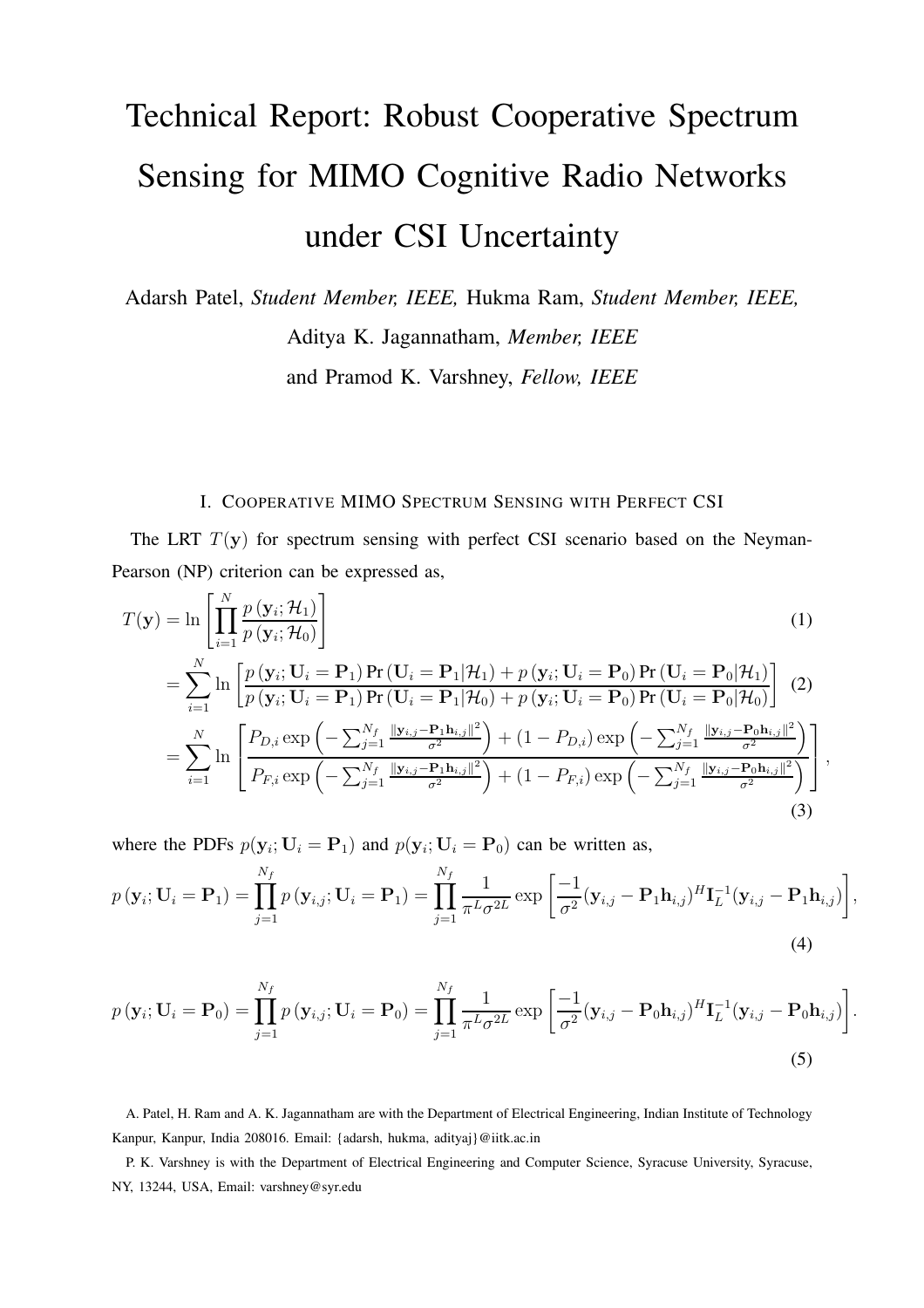Substituting  $P_0 = -P$  and  $P_1 = P$  in the above equation in (3), the test statistics for the antipodal signaling scenario can be simplified as,

$$
T_A(\mathbf{y})
$$

$$
= \sum_{i=1}^{N} \ln \left[ \frac{P_{D,i} \exp \left(-\sum_{j=1}^{N_f} \frac{\|\mathbf{y}_{i,j} - \mathbf{P}\mathbf{h}_{i,j}\|^2}{\sigma^2}\right) + (1 - P_{D,i}) \exp \left(-\sum_{j=1}^{N_f} \frac{\|\mathbf{y}_{i,j} + \mathbf{P}\mathbf{h}_{i,j}\|^2}{\sigma^2}\right)}{P_{F,i} \exp \left(-\sum_{j=1}^{N_f} \frac{\|\mathbf{y}_{i,j} - \mathbf{P}\mathbf{h}_{i,j}\|^2}{\sigma^2}\right) + (1 - P_{F,i}) \exp \left(-\sum_{j=1}^{N_f} \frac{\|\mathbf{y}_{i,j} + \mathbf{P}\mathbf{h}_{i,j}\|^2}{\sigma^2}\right)}{P_{F,i}} \right]
$$
(6)  

$$
= \sum_{i=1}^{N} \ln \left[ \frac{\exp \left(-\sum_{j=1}^{N_f} \frac{\|\mathbf{y}_{i,j} - \mathbf{P}\mathbf{h}_{i,j}\|^2}{\sigma^2}\right) \left[P_{D,i} + (1 - P_{D,i}) \exp \left(-\sum_{j=1}^{N_f} \frac{\|\mathbf{y}_{i,j} + \mathbf{P}\mathbf{h}_{i,j}\|^2 - \|\mathbf{y}_{i,j} - \mathbf{P}\mathbf{h}_{i,j}\|^2}{\sigma^2}\right)\right]}{P_{F,i} \exp \left(-\sum_{j=1}^{N_f} \frac{\|\mathbf{y}_{i,j} + \mathbf{P}\mathbf{h}_{i,j}\|^2 - \|\mathbf{y}_{i,j} - \mathbf{P}\mathbf{h}_{i,j}\|^2}{\sigma^2}\right)} \right]
$$
(7)

$$
= \sum_{i=1}^{N} \ln \left[ \frac{P_{D,i} + (1 - P_{D,i}) \exp \left( -\sum_{j=1}^{N_f} \frac{\|\mathbf{y}_{i,j} + \mathbf{P}\mathbf{h}_{i,j}\|^2 - \|\mathbf{y}_{i,j} - \mathbf{P}\mathbf{h}_{i,j}\|^2}{\sigma^2} \right)}{P_{F,i} + (1 - P_{F,i}) \exp \left( -\sum_{j=1}^{N_f} \frac{\|\mathbf{y}_{i,j} + \mathbf{P}\mathbf{h}_{i,j}\|^2 - \|\mathbf{y}_{i,j} - \mathbf{P}\mathbf{h}_{i,j}\|^2}{\sigma^2} \right)}{P_{F,i}} \right]
$$
(8)  
= 
$$
\sum_{i=1}^{N} \ln \left[ \frac{P_{D,i} + (1 - P_{D,i}) \exp \left( -\sum_{j=1}^{N_f} \frac{(\mathbf{y}_{i,j} + \mathbf{P}\mathbf{h}_{i,j})^H (\mathbf{y}_{i,j} + \mathbf{P}\mathbf{h}_{i,j}) - (\mathbf{y}_{i,j} - \mathbf{P}\mathbf{h}_{i,j})^H (\mathbf{y}_{i,j} - \mathbf{P}\mathbf{h}_{i,j})}{\sigma^2} \right)}{\sigma^2} \right]
$$
(9)

$$
= \sum_{i=1}^{N} \ln \left[ \frac{P_{D,i} + (1 - P_{D,i}) \exp \left( -\sum_{j=1}^{N_f} \frac{\mathbf{y}_{i,j}^H \mathbf{P} \mathbf{h}_{i,j} + (\mathbf{y}_{i,j}^H \mathbf{P} \mathbf{h}_{i,j})^H - (-\mathbf{y}_{i,j}^H \mathbf{P} \mathbf{h}_{i,j} - (\mathbf{y}_{i,j}^H \mathbf{P} \mathbf{h}_{i,j})^H)}{\sigma^2} \right)}{P_{F,i} + (1 - P_{F,i}) \exp \left( -\sum_{j=1}^{N_f} \frac{\mathbf{y}_{i,j}^H \mathbf{P} \mathbf{h}_{i,j} + (\mathbf{y}_{i,j}^H \mathbf{P} \mathbf{h}_{i,j})^H - (-\mathbf{y}_{i,j}^H \mathbf{P} \mathbf{h}_{i,j} - (\mathbf{y}_{i,j}^H \mathbf{P} \mathbf{h}_{i,j})^H)}{\sigma^2} \right)}{(10)}
$$

$$
= \sum_{i=1}^{N} \ln \left[ \frac{P_{D,i} + (1 - P_{D,i}) \exp \left( -\frac{4}{\sigma^2} \sum_{j=1}^{N_f} \Re(\mathbf{y}_{i,j}^H \mathbf{P} \mathbf{h}_{i,j}) \right)}{P_{F,i} + (1 - P_{F,i}) \exp \left( -\frac{4}{\sigma^2} \sum_{j=1}^{N_f} \Re(\mathbf{y}_{i,j}^H \mathbf{P} \mathbf{h}_{i,j}) \right)} \right].
$$
 (11)

Employing the approximations  $e^{-t} \approx (1-t)$ ,  $\ln(1+t) \approx t$ , for small values of t, the test statistic  $T_A(y)$  in (11) can be further simplified at low SNR as,

$$
T_{\mathbf{A}}(\mathbf{y}) = \sum_{i=1}^{N} \underbrace{\left[a_i \sum_{j=1}^{N_f} \Re(\mathbf{y}_{i,j}^H \mathbf{P} \mathbf{h}_{i,j})\right]}_{\mathbb{T}(\mathbf{y}_i)}.
$$
 (12)

### II. GLRT FOR ANTIPODAL SIGNALING WITH CSI UNCERTAINTY

The binary hypothesis testing problem for antipodal signal with CSI uncertainty can be formulated as,

$$
\mathcal{H}_0: \mathbf{y}_{i,j} = -\mathbf{P}\mathbf{h}_{i,j} + \mathbf{w}_{i,j} = -\mathbf{P}(\hat{\mathbf{h}}_{i,j} + \mathbf{e}_{i,j}) + \mathbf{w}_{i,j}
$$
(13)

$$
\mathcal{H}_1: \mathbf{y}_{i,j} = \mathbf{P}\mathbf{h}_{i,j} + \mathbf{w}_{i,j} = \mathbf{P}(\hat{\mathbf{h}}_{i,j} + \mathbf{e}_{i,j}) + \mathbf{w}_{i,j}
$$
(14)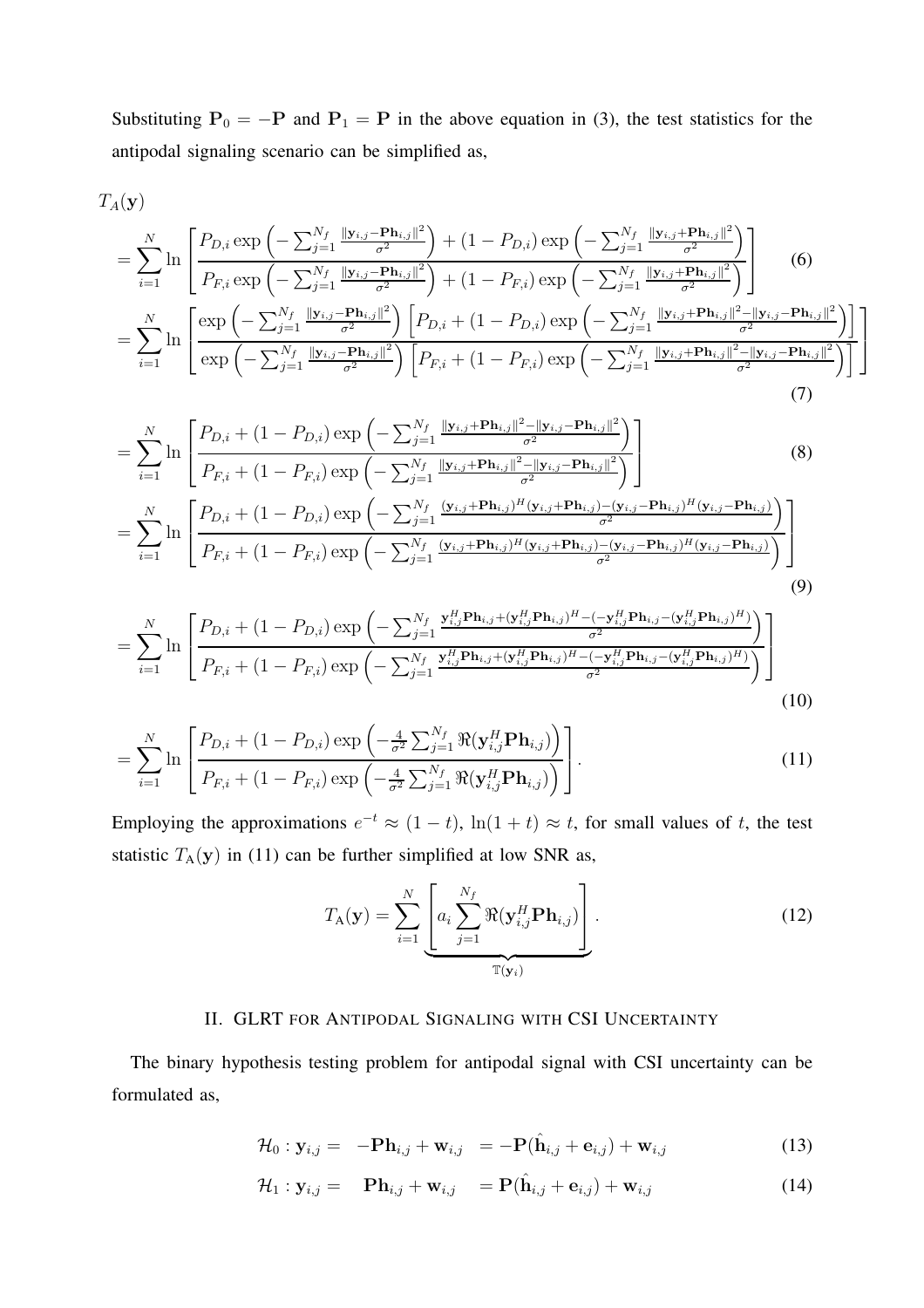Now let  $\mathbf{v}_{i,j|1}, \mathbf{v}_{i,j|0}$  for the hypothesis  $\mathcal{H}_1, \mathcal{H}_0$  be defined as,

$$
\mathbf{v}_{i,j|1} = \mathbf{y}_{i,j} - \mathbf{P}\hat{\mathbf{h}}_{i,j} = \mathbf{P}\mathbf{e}_{i,j} + \mathbf{w}_{i,j} \tag{15}
$$

$$
\mathbf{v}_{i,j|0} = \mathbf{y}_{i,j} + \mathbf{P}\hat{\mathbf{h}}_{i,j} = -\mathbf{P}\mathbf{e}_{i,j} + \mathbf{w}_{i,j}
$$
(16)

Under hypotheses  $\mathcal{H}_1$  and  $\mathcal{H}_0$ , the maximum likelihood estimate of the uncertainty vector  $e_{i,j}$  is,

$$
\hat{\mathbf{e}}_{i,j|1} = (\mathbf{P}^H \mathbf{P})^{-1} \mathbf{P}^H \mathbf{v}_{i,j|1}
$$
\n(17)

$$
\hat{\mathbf{e}}_{i,j|0} = -(\mathbf{P}^H \mathbf{P})^{-1} \mathbf{P}^H \mathbf{v}_{i,j|0}.
$$
\n(18)

Following an approach similar to that of the non-antipodal scenario, the argument of the exponential term in the likelihood ratio  $\frac{p(y_{i,j} | \mathcal{H}_1; \hat{\mathbf{e}}_{i,j} | 1)}{p(y_{i,j} | \mathcal{H}_0; \hat{\mathbf{e}}_{i,j} | 0)}$  is

$$
(\mathbf{y}_{i,j} - \mathbf{P}\hat{\mathbf{h}}_{i,j} - \mathbf{P}\hat{\mathbf{e}}_{i,j|1})^H (\mathbf{y}_{i,j} - \mathbf{P}\hat{\mathbf{h}}_{i,j} - \mathbf{P}\hat{\mathbf{e}}_{i,j|1}) - (\mathbf{y}_{i,j} + \mathbf{P}\hat{\mathbf{h}}_{i,j} + \mathbf{P}\hat{\mathbf{e}}_{i,j|0})^H (\mathbf{y}_{i,j} + \mathbf{P}\hat{\mathbf{h}}_{i,j} + \mathbf{P}\hat{\mathbf{e}}_{i,j|0})
$$
  
=  $(\mathbf{v}_{i,j|1} - \mathbf{P}(\mathbf{P}^H \mathbf{P})^{-1} \mathbf{P}^H \mathbf{v}_{i,j|1})^H (\mathbf{v}_{i,j|1} - \mathbf{P}(\mathbf{P}^H \mathbf{P})^{-1} \mathbf{P}^H \mathbf{v}_{i,j|1})$   
 $- (\mathbf{v}_{i,j|0} - \mathbf{P}(\mathbf{P}^H \mathbf{P})^{-1} \mathbf{P}^H \mathbf{v}_{i,j|0})^H (\mathbf{v}_{i,j|0} - \mathbf{P}(\mathbf{P}^H \mathbf{P})^{-1} \mathbf{P}^H \mathbf{v}_{i,j|0})$  (19)

$$
= \mathbf{v}_{i,j|1}^H (\mathbf{I} - \mathbf{P}(\mathbf{P}^H \mathbf{P})^{-1} \mathbf{P}^H)^H (\underbrace{\mathbf{I} - \mathbf{P}(\mathbf{P}^H \mathbf{P})^{-1} \mathbf{P}^H}_{\mathcal{P}^{\perp}_{\mathbf{P}}} ) \mathbf{v}_{i,j|1}
$$
  
- 
$$
\mathbf{v}_{i,j|0}^H (\mathbf{I} - \mathbf{P}(\mathbf{P}^H \mathbf{P})^{-1} \mathbf{P}^H)^H (\underbrace{\mathbf{I} - \mathbf{P}(\mathbf{P}^H \mathbf{P})^{-1} \mathbf{P}^H}_{\mathcal{P}^{\perp}_{\mathbf{P}}} ) \mathbf{v}_{i,j|0}
$$
(20)

$$
=\mathbf{v}_{i,j|1}^H \mathcal{P}_{\mathbf{P}}^{\perp} \mathbf{v}_{i,j|1} - \mathbf{v}_{i,j|0}^H \mathcal{P}_{\mathbf{P}}^{\perp} \mathbf{v}_{i,j|0},
$$
\n(21)

where we have used the property  $(\mathcal{P}_{\mathbf{P}}^{\perp})^H = \mathcal{P}_{\mathbf{P}}^{\perp}$  and  $\mathcal{P}_{\mathbf{P}}^{\perp} \mathcal{P}_{\mathbf{P}}^{\perp} = \mathcal{P}_{\mathbf{P}}^{\perp}$  in the above simplification. Further, observe that

$$
\mathbf{v}_{i,j|1}^H \mathcal{P}_\mathbf{P}^\perp \mathbf{v}_{i,j|1} - \mathbf{v}_{i,j|0}^H \mathcal{P}_\mathbf{P}^\perp \mathbf{v}_{i,j|0}
$$
  
=
$$
(\mathbf{y}_{i,j} - \mathbf{P}\hat{\mathbf{h}}_{i,j})^H \mathcal{P}_\mathbf{P}^\perp (\mathbf{y}_{i,j} - \mathbf{P}\hat{\mathbf{h}}_{i,j}) - (\mathbf{y}_{i,j} + \mathbf{P}\hat{\mathbf{h}}_{i,j})^H \mathcal{P}_\mathbf{P}^\perp (\mathbf{y}_{i,j} + \mathbf{P}\hat{\mathbf{h}}_{i,j})
$$
(22)

$$
= (\mathbf{y}_{i,j} - \mathbf{P}\hat{\mathbf{h}}_{i,j})^H \mathcal{P}_{\mathbf{P}}^{\perp} \mathcal{P}_{\mathbf{P}}^{\perp} (\mathbf{y}_{i,j} - \mathbf{P}\hat{\mathbf{h}}_{i,j}) - (\mathbf{y}_{i,j} + \mathbf{P}\hat{\mathbf{h}}_{i,j})^H \mathcal{P}_{\mathbf{P}}^{\perp} \mathcal{P}_{\mathbf{P}}^{\perp} (\mathbf{y}_{i,j} + \mathbf{P}\hat{\mathbf{h}}_{i,j})
$$
(23)

$$
= (\mathcal{P}_{\mathbf{P}}^{\perp} \mathbf{y}_{i,j} - \mathcal{P}_{\mathbf{P}}^{\perp} \mathbf{P} \hat{\mathbf{h}}_{i,j})^{H} (\mathcal{P}_{\mathbf{P}}^{\perp} \mathbf{y}_{i,j} - \mathcal{P}_{\mathbf{P}}^{\perp} \mathbf{P} \hat{\mathbf{h}}_{i,j}) - (\mathcal{P}_{\mathbf{P}}^{\perp} \mathbf{y}_{i,j} + \mathcal{P}_{\mathbf{P}}^{\perp} \mathbf{P} \hat{\mathbf{h}}_{i,j})^{H} (\mathcal{P}_{\mathbf{P}}^{\perp} \mathbf{y}_{i,j} + \mathcal{P}_{\mathbf{P}}^{\perp} \mathbf{P} \hat{\mathbf{h}}_{i,j})
$$
\n(24)

$$
= (\mathcal{P}_{\mathbf{P}}^{\perp} \mathbf{y}_{i,j})^{H} \mathcal{P}_{\mathbf{P}}^{\perp} \mathbf{y}_{i,j} - (\mathcal{P}_{\mathbf{P}}^{\perp} \mathbf{y}_{i,j})^{H} \mathcal{P}_{\mathbf{P}}^{\perp} \mathbf{y}_{i,j}
$$
(25)

$$
=0\tag{26}
$$

where we have used the property  $\mathcal{P}_P^{\perp} \mathcal{P} = 0$  in the above simplification.

The argument of the exponential in the LRT is simply zero at each receive antenna for each user. This basically arises because the standard GLRT is simply concerned with the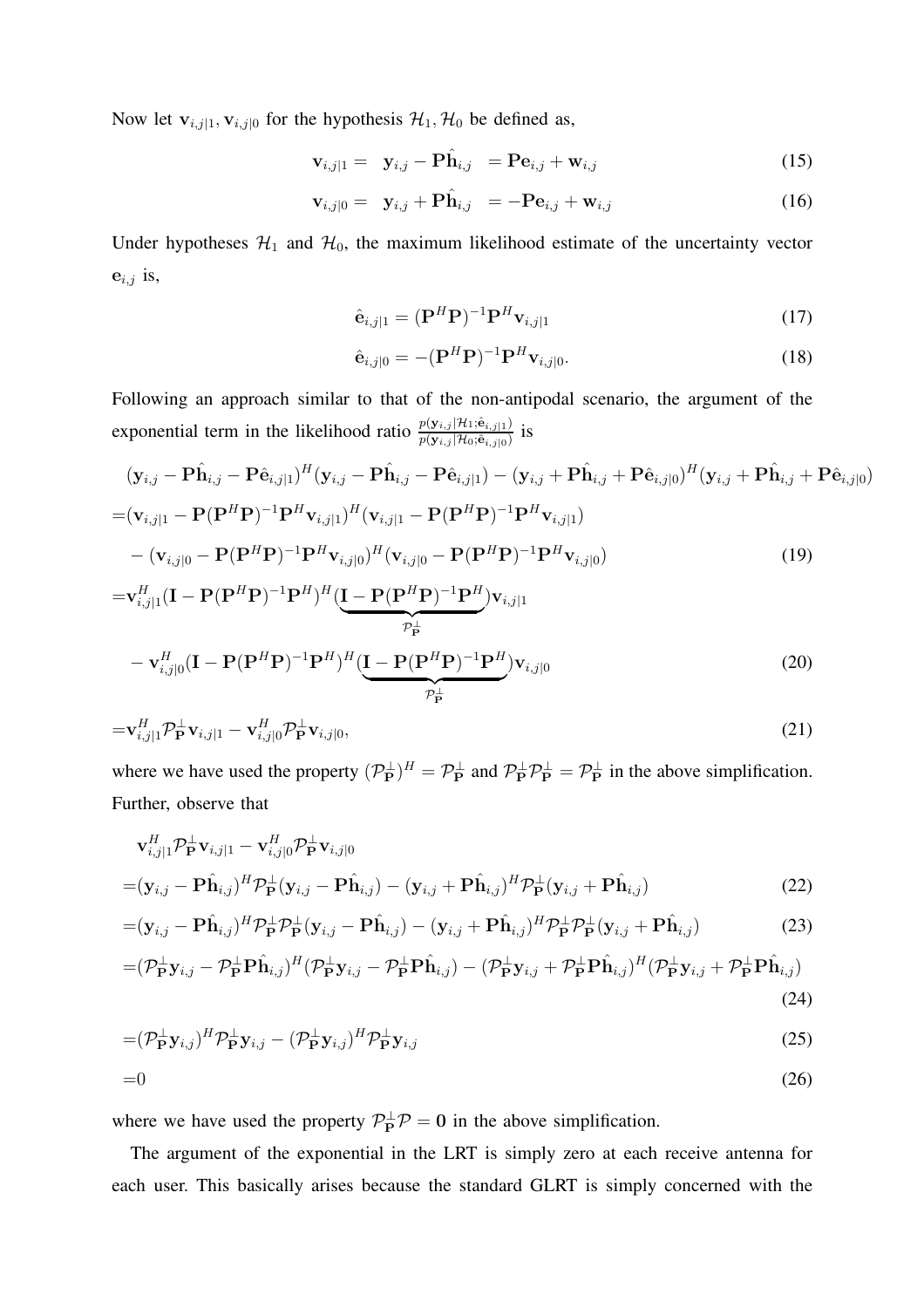component of  $y_{i,j}$  in the Null space of the beacon matrix. Since the beacon matrices are P, −P for the antipodal signaling format, their nullspaces are identical, which renders the GLRT inapplicable. By considering the estimate of the unknown parameter  $e_{i,j}$  for  $\mathcal{H}_1$  and  $\mathcal{H}_0$ the GLRT simply adjusts the estimate to maximize the likelihoods corresponding to  $P$ ,  $-P$ which makes the net likelihoods identical. In order to overcome this problem, it is, therefore, essential to consider a framework which also takes into account the prior probability of the unknown parameter  $e_{i,j}$  or basically *regularize the likelihood* in order to favor smaller weighted norms of the uncertainty parameter.

#### III. ALTERNATIVE APPROACH USING REGULARIZED GLRT

To overcome this problem, one can consider a Bayesian version of the GLRT for the antipodal scenario as follows. The quantities  $z_{i,j|1}$ ,  $z_{i,j|0}$  are defined as,

$$
\underbrace{\mathbf{y}_{i,j} - \mathbf{P}\hat{\mathbf{h}}_{i,j}}_{\mathbf{v}_{i,j|1}} = \mathbf{A}_{i|1} \mathbf{z}_{i,j|1},\tag{27}
$$

$$
\underbrace{\mathbf{y}_{i,j} + \mathbf{P}\hat{\mathbf{h}}_{i,j}}_{\mathbf{v}_{i,j|0}} = \mathbf{A}_{i|0} \mathbf{z}_{i,j|0},\tag{28}
$$

and

$$
\mathbf{z}_{i,j} = \begin{bmatrix} \mathbf{e}_{i,j} \\ \mathbf{w}_{i,j} \end{bmatrix},
$$
 (29)

where  $A_{i|1} = [\mathbf{P} \quad \mathbf{I}]$ ,  $A_{i|0} = [-\mathbf{P} \quad \mathbf{I}]$ . We consider the likelihood ratio  $\frac{p(\mathbf{y}_{i,j}, \mathbf{z}_{i,j} | \mathbf{U}_i = \mathbf{P})}{p(\mathbf{y}_{i,j}, \mathbf{z}_{i,j} | \mathbf{U}_i = -\mathbf{P})}$ which can be simplified as,

$$
\frac{p(\mathbf{y}_{i,j}, \mathbf{z}_{i,j|1} | \mathbf{U}_i = \mathbf{P})}{p(\mathbf{y}_{i,j}, \mathbf{z}_{i,j|0} | \mathbf{U}_i = -\mathbf{P})} = \frac{p(\mathbf{y}_{i,j} | \mathbf{z}_{i,j|1}, \mathbf{U}_i = \mathbf{P}) p(\mathbf{z}_{i,j|1} | \mathbf{U}_i = \mathbf{P})}{p(\mathbf{y}_{i,j} | \mathbf{z}_{i,j|0}, \mathbf{U}_i = -\mathbf{P}) p(\mathbf{z}_{i,j|0} | \mathbf{U}_i = -\mathbf{P})}
$$
(30)  

$$
= \begin{cases} \frac{1}{\pi N c + L_{|\mathbf{R}_{z,i}|} \exp(-\mathbf{z}_{i,j|1} \mathbf{R}_{z,i}^{-1} \mathbf{z}_{i,j|1})} \mathbf{y}_{i,j} - \mathbf{P} \hat{\mathbf{h}}_{i,j} - \mathbf{A}_{i|1} \mathbf{z}_{i,j|1} = 0, \\ \frac{1}{\pi N c + L_{|\mathbf{R}_{z,i}|} \exp(-\mathbf{z}_{i,j|0} \mathbf{R}_{z,i}^{-1} \mathbf{z}_{i,j|0})} \text{if} \frac{\mathbf{y}_{i,j} - \mathbf{P} \hat{\mathbf{h}}_{i,j}}{\mathbf{y}_{i,j} + \mathbf{P} \hat{\mathbf{h}}_{i,j}} - \mathbf{A}_{i|0} \mathbf{z}_{i,j|0} = 0 \\ 0 \end{cases}
$$
(31)

where  $\mathbf{R}_{z,i} =$  $\sqrt{ }$  $\overline{1}$  $\mathbf{R}_{e,i}$  0  $0 \quad \sigma^2 I$ 1 . The GLRT can now be obtained by replacing  $z_{i,j|1}$ ,  $z_{i,j|0}$  with their maximum likelihood estimates (MLEs). As rightly pointed by you, once the MLE has been obtained, the marginal likelihood of  $y_{i,j}$  is a Dirac mass at  $A_{i|1}, \hat{z}_{i,j|1}, A_{i|0}, \hat{z}_{i,j|0}$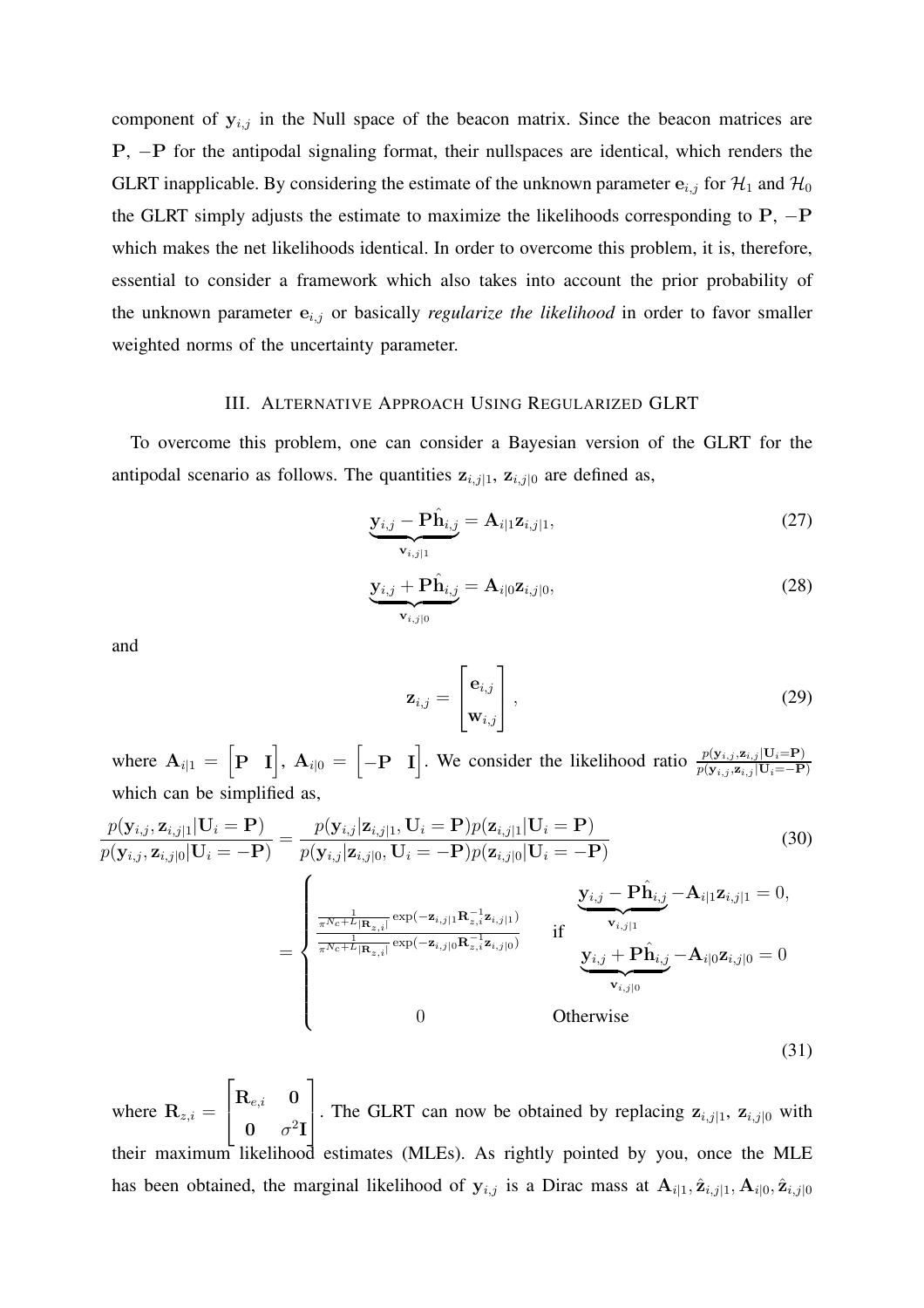for hypotheses  $H_1$ ,  $H_0$  respectively. This is now reflected in the GLRT above. Further, the MLEs are used since the GLRT is based on the maximum likelihood estimate. The respective MLEs, which maximize the likelihood corresponding to each hypothesis now be obtained as described in the paper and shown below. For hypothesis  $\mathcal{H}_1$ ,

$$
\hat{\mathbf{z}}_{i,j|1} = \underset{\mathbf{z}_{i,j|1}}{\arg \min} \ \ \mathbf{z}_{i,j|1}^H \mathbf{R}_{z|i}^{-1} \mathbf{z}_{i,j|1}, \qquad \mathbf{v}_{i,j|1} = \mathbf{A}_{i|1} \mathbf{z}_{i,j|1}
$$
(32)

The resulting MLE of  $\hat{\mathbf{z}}_{i,j|1}$  is  $\mathbf{R}_{z,i} \mathbf{A}_{i|1}^H (\mathbf{A}_{i|1} \mathbf{R}_{z,i} \mathbf{A}_{i|1}^H)^{-1} \mathbf{v}_{i,j|1}$ . Similarly, MLE of  $\hat{\mathbf{z}}_{i,j|0}$  can be determined as  $\mathbf{R}_{z,i} \mathbf{A}_{i|0}^H (\mathbf{A}_{i|0} \mathbf{R}_{z,i} \mathbf{A}_{i|0}^H)^{-1} \mathbf{v}_{i,j|0}$ . Finally, the argument in the exponent of the GLRT can be simplified as,

$$
\hat{\mathbf{z}}_{i,j|0}^{H} \mathbf{R}_{z,i}^{-1} \hat{\mathbf{z}}_{i,j|0} - \hat{\mathbf{z}}_{i,j|1}^{H} \mathbf{R}_{z,i}^{-1} \hat{\mathbf{z}}_{i,j|1} = \mathbf{v}_{i,j|0}^{H} (\mathbf{A}_{i|0} \mathbf{R}_{z,i} \mathbf{A}_{i|0}^{H})^{-1} \mathbf{v}_{i,j|0} - \mathbf{v}_{i,j|1}^{H} (\mathbf{A}_{i|1} \mathbf{R}_{z,i} \mathbf{A}_{i|1}^{H})^{-1} \mathbf{v}_{i,j|1}
$$
\n(33)

Observe that  $\mathbf{A}_{i|1}\mathbf{R}_{z,i}\mathbf{A}_{i|1}^H = \mathbf{A}_{i|0}\mathbf{R}_{z,i}\mathbf{A}_{i|0}^H = \mathbf{P}\mathbf{R}_{e,i}\mathbf{P}^H + \sigma^2\mathbf{I}_L = \mathbf{\Gamma}_i$ . Hence, the expression above can be further simplified as,

$$
\mathbf{v}_{i,j|0}^H \mathbf{\Gamma}_i^{-1} \mathbf{v}_{i,j|0} - \mathbf{v}_{i,j|1}^H \mathbf{\Gamma}_i^{-1} \mathbf{v}_{i,j|1}
$$
  
=  $(\mathbf{y}_{i,j} + \mathbf{P}\hat{\mathbf{h}}_{i,j})^H \mathbf{\Gamma}_i^{-1} (\mathbf{y}_{i,j} + \mathbf{P}\hat{\mathbf{h}}_{i,j}) - (\mathbf{y}_{i,j} - \mathbf{P}\hat{\mathbf{h}}_{i,j})^H \mathbf{\Gamma}_i^{-1} (\mathbf{y}_{i,j} - \mathbf{P}\hat{\mathbf{h}}_{i,j})$  (34)  
=  $4\Re(\mathbf{v}^H \mathbf{\Gamma}^{-1} \mathbf{D}\hat{\mathbf{h}})$  (35)

$$
=4\Re(\mathbf{y}_{i,j}^H\mathbf{\Gamma}_i^{-1}\mathbf{P}\hat{\mathbf{h}}_{i,j})
$$
\n(35)

The robust GLRT for the cooperative decision rule at the fusion center is,

$$
T_{A \text{-RGLRT}}(\mathbf{y})
$$
\n
$$
= \sum_{i=1}^{N} \ln \left[ \frac{P_{D,i} \prod_{j=1}^{N_f} p(\mathbf{y}_{i,j}, \mathbf{z}_{i,j|1} | \mathbf{U}_i = \mathbf{P}; \mathcal{H}_1) + (1 - P_{D,i}) \prod_{j=1}^{N_f} p(\mathbf{y}_{i,j} \mathbf{z}_{i,j|0} | \mathbf{U}_i = -\mathbf{P}; \mathcal{H}_1) \right]
$$
\n
$$
= \sum_{i=1}^{N} \ln \left[ \frac{P_{D,i} \prod_{j=1}^{N_f} p(\mathbf{y}_{i,j}, \mathbf{z}_{i,j|1} | \mathbf{U}_i = \mathbf{P}; \mathcal{H}_0) + (1 - P_{F,i}) \prod_{j=1}^{N_f} p(\mathbf{y}_{i,j}, \mathbf{z}_{i,j|0} | \mathbf{U}_i = -\mathbf{P}; \mathcal{H}_0) \right]
$$
\n(36)\n
$$
= \sum_{i=1}^{N} \ln \left[ \frac{P_{D,i} \prod_{j=1}^{N_f} p(\mathbf{y}_{i,j}, \hat{\mathbf{z}}_{i,j|1} | \mathbf{U}_i = \mathbf{P}; \mathcal{H}_1) + (1 - P_{D,i}) \prod_{j=1}^{N_f} p(\mathbf{y}_{i,j} \hat{\mathbf{z}}_{i,j|0} | \mathbf{U}_i = -\mathbf{P}; \mathcal{H}_1) \right]
$$
\n(37)\n
$$
= \sum_{i=1}^{N} \ln \left[ \frac{P_{D,i} + (1 - P_{D,i}) \prod_{j=1}^{N_f} \frac{1}{\pi^{N_c + L} |\mathbf{R}_{z,i}|} \exp \left\{ -\mathbf{v}_{i,j|1}^H (-\mathbf{A}_{i|1} \mathbf{R}_{z,i} \mathbf{A}_{i|1}^H)^{-1} \mathbf{v}_{i,j|1} \right\} \right]
$$
\n(37)\n
$$
= \sum_{i=1}^{N} \ln \left[ \frac{P_{D,i} + (1 - P_{D,i}) \prod_{j=1}^{N_f} \frac{1}{\pi^{N_c + L} |\mathbf{R}_{z,i}|} \exp \left\{ -\mathbf{v}_{i,j|0}^H (-\mathbf{A}_{
$$

At low SNR, the resulting test statistic can be simplified to obtain the final test statistic given in the paper as,

$$
T_{\text{A-RGLRT}}(\mathbf{y}) = \sum_{i=1}^{N} \left[ a_i \sum_{j=1}^{N_f} \Re(\mathbf{y}_{i,j}^H \mathbf{\Gamma}_i^{-1} \mathbf{P} \hat{\mathbf{h}}_{i,j}) \right].
$$
 (39)